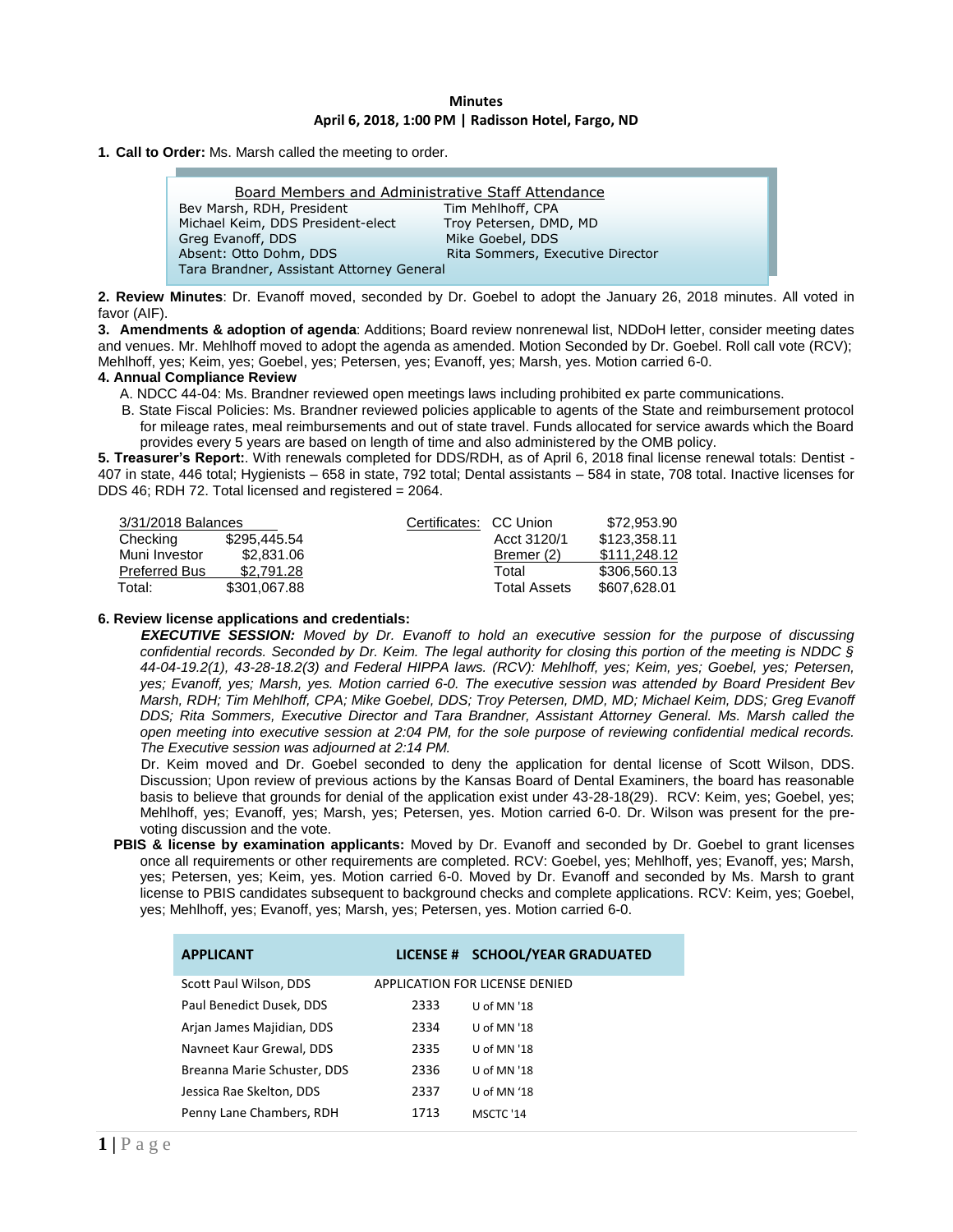| Teela Wagoner, RDH          | 1711 | <b>PRIS</b>                 |
|-----------------------------|------|-----------------------------|
| Betsie McCarty, RDH         | 1712 | Carrington College '15      |
| Janis Elaine Whitesock, RDH | 1193 | Reinstatement               |
| Angela Rae Altenburg, RDH   | 1706 | U of WY Health Sciences '14 |

## **7. Committee Reports**

A. Complaint Committee

**Case 1\_01262018 Lucas Deeter, DDS**: At its January, 2018 meeting, Dr. Evanoff moved and Ms. Marsh seconded a motion to authorize Ms. Brandner to offer Lucas Deeter, DDS, a Settlement Agreement to include a Letter of Reprimand. To date, the case remains unsettled. Ms. Brandner will communicate the Board is unwilling to change their position.

**Case 3\_01262018:** Dr. Evanoff has not received all responses. Complaint deliberations will resume at the June 2018 meeting.

**Case 5\_01262018:** Dr. Petersen moved to dismiss the complaint, seconded by Dr. Evanoff. Discussion; the Board determined that in the event where a dentist employee departs from one dental practice to another, it is not unusual for patients to transfer their records to the office of choice. It is the patient's prerogative. Grounds for disciplinary action do not exist. RCV: Keim, yes; Goebel, yes; Mehlhoff, yes; Evanoff, yes; Marsh, yes; Petersen, yes. Motion carried 6-0.

**Caleb Johnsen, DDS:** At its January 26, 2018 meeting the Board authorized Ms. Brandner to proceed to issue an Order of Revocation of license should Dr. Johnsen fail or refuse drug/alcohol testing. Dr. Johnsen was issued an Order of Revocation effective March 12, 2018 after failing to meet the conditions of the executed Settlement Agreement.

B. Anesthesia Committee

1) Site Evaluation: The committee reviewed the site evaluation for the office of Deeter Dental, Bismarck and Garrison satellite office.

C. CE Committee

1) Random audits: Ms. Marsh audited 10 dentists and 10 dental hygienists. The only issue being webinar certificates did not specify that the webinar was live. The Administrative Rules do not specify that a webinar must be live. The Board determined that a proctor may be a dentist in an office with an online webinar which was not live, would qualify as the dentist would act as the proctor. The Board will further discuss the issue at its June, 2018 meeting.

2) Dental assisting course approval request from the American Academy of Dental Assisting: The Board determined that although the 12 week curriculum for an entry level dental assistant may be eligible for CE, the course does not qualify for approval of a restorative functions course as requested. Administrative Code 20-03- 01-05 requires 650 hours of dental assistance instruction including on the job training to become registered as a QDA (qualified registered dental assistant). Any dental assistant could take the course however, the Dental Assisting National Board (DANB) Infection Control, and Radiation Health & Safety exams would still be required for an entry level dental assistant to become registered as a QDA. Dr. Goebel moved to deny acceptance of the course for restorative functions. Dr. Petersen seconded the motion. RCV: Petersen, yes; Marsh, yes; Keim, yes; Goebel, yes; Evanoff, yes; Mehlhoff, yes. Motion carried 6-0.

3) Axvig-Dwyer, DDS; injectables, course approval: Dr. Axvig-Dwyer requested the Board's approval of a course which utilizes blood derivative injections for facial esthetics. Dr. Petersen moved to deny the course approval for a permit; the permit authorizes use of Botox and not blood derivatives. Dr. Petersen moved to deny authorization of the permit although the course qualifies for CE. Dr. Goebel seconded the motion. Further discussion; the permit is specifically for Botox. The Board cannot issue a permit for Botox and dermal fillers if something other than Botox would be utilized. The course does not meet requirements of Administrative Rule 20-02-01-11 for a permit to administer dermal fillers and botulinum toxin for dental use. Furthermore, the Board does not authorize treatments nor *individual* scopes of practice. RCV: Keim, yes; Goebel, yes; Mehlhoff, yes; Evanoff, yes; Marsh, yes; Petersen, yes; Motion carried 6-0.

4) Face & Jaw; anesthesia assistant course, approval request: Dr. Petersen moves to accept the course for dental anesthesia assisting, Dr. Evanoff seconded the motion. RCV: Keim, yes; Goebel, yes; Mehlhoff, yes; Evanoff, yes; Marsh, yes; Petersen, yes; Motion carried 6-0.

- D. Application Review Committee: After review of supporting documents, Dr. Petersen moved to send the customary letter of acknowledgement thanking the practitioner for reporting pursuant to NDCC § 43-28-18.1. Motion seconded by Dr. Goebel. RCV: Petersen, yes; Marsh, yes; Keim, yes; Goebel, yes; Evanoff, yes; Mehlhoff, yes. Motion carried 6-0.
- E. Legislative Committee:

1) Review new amendments to laws draft: Ms. Sommers described new amendments to the laws draft (attached) The Executive Director will revise language per Board discussion for the June meeting. Tara Brandner will look into language regarding "oath" (Draft, pg. 13).

# **8. Old Business**

- A. Policy & Procedure Manual Updates: Moved to June meeting.
- B. Jackie Nord, DDS Intern program: Dr. Nord provided an update on the status of Iowa dental student interns at the Valley Community Dental Health Clinic. Students who are in good standing, passed all requirements in the 3<sup>rd</sup> year and have advanced onto the fourth year are now allowed to participate in rotations. Students are